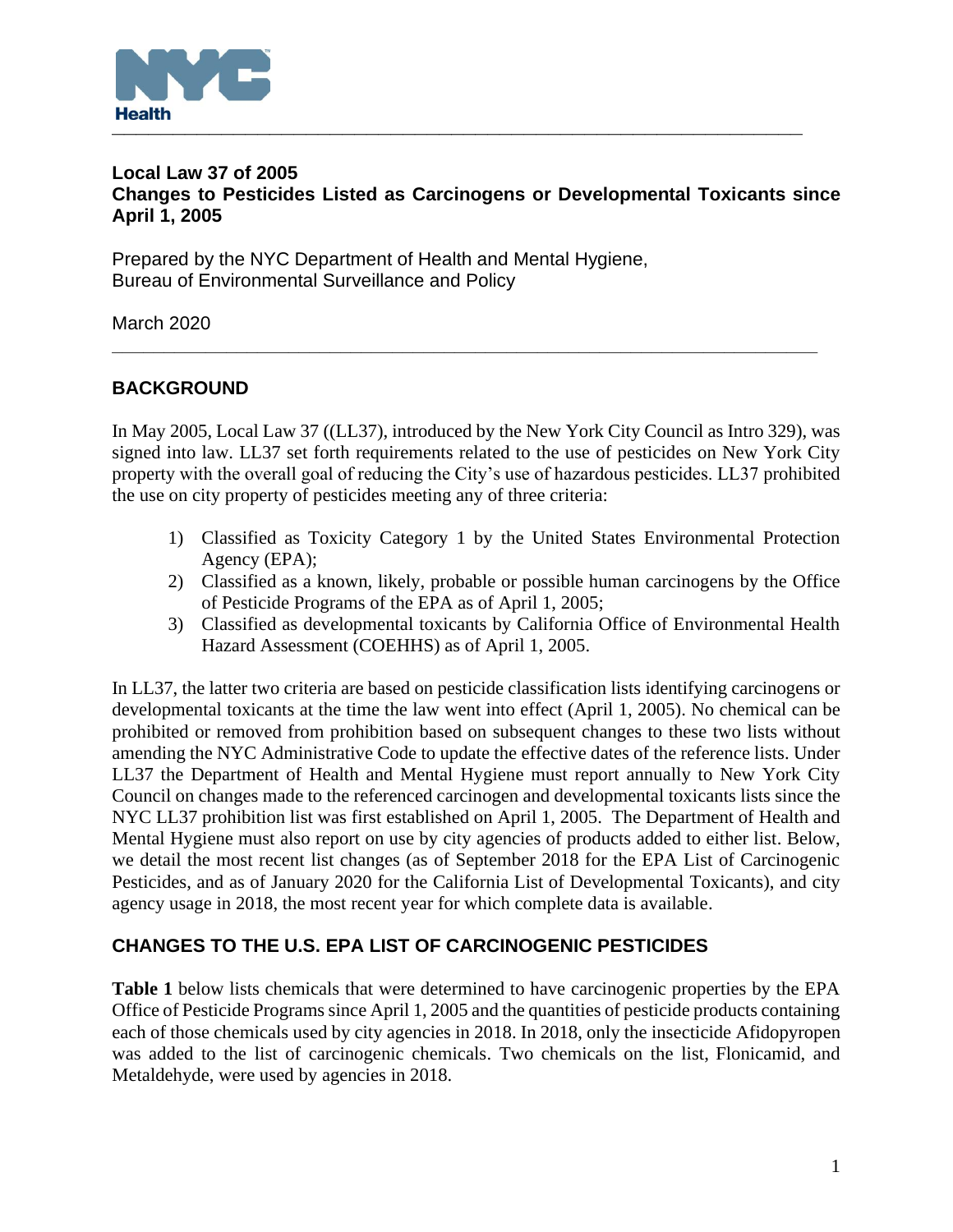**Table 2** lists the chemicals that were removed from the EPA carcinogen list since April 1, 2005 because they are no longer classified as having carcinogenic properties by the EPA Office of Pesticides. Pyrethrins, the botanical extracts of the chrysanthemum flower, are a very common active ingredient in various insecticide formulations and were removed from the list in 2008. Many other products containing these ingredients have been out of use in recent years.

|                                | <b>Division and the City of the City of the City of Section Control Computer</b>                                 |                    | Number of EPA-<br>registered<br>products<br>containing | <b>Total quantity</b><br>used by NYC<br>agencies in 2018 |
|--------------------------------|------------------------------------------------------------------------------------------------------------------|--------------------|--------------------------------------------------------|----------------------------------------------------------|
| <b>Chemical name</b>           | <b>EPA cancer classification</b>                                                                                 | <b>Report Date</b> | chemical                                               |                                                          |
| Penoxsulam                     | Suggestive Evidence<br>οf<br>Carcinogenicity,<br>but Not<br>Sufficient to Assess Human<br>Carcinogenic Potential | 3/24/2004          | 63                                                     | None                                                     |
| Tetrachlorvinphos<br>(Gardona) | Group C--Possible Human<br>Carcinogen                                                                            | 12/21/2016         | 39                                                     | None                                                     |
| Sedaxane                       | Likely to Be Carcinogenic to<br>Humans                                                                           | 5/18/2011          | 25                                                     | None                                                     |
| Metaldehyde                    | Evidence<br>of<br>Suggestive<br>Carcinogenic Potential                                                           | 6/23/2005          | 24                                                     | 0.9 pounds                                               |
| S-Dimethenamid                 | Group C--Possible Human<br>Carcinogen                                                                            | 8/27/2008          | 13                                                     | None                                                     |
| Penflufen                      | Evidence<br>of<br>Suggestive<br>Carcinogenic Potential                                                           | 3/30/2011          | $\overline{12}$                                        | None                                                     |
| Flonicamid                     | Likely to be Carcinogenic to<br>Humans                                                                           | 2/24/2005          | 8                                                      | 0.2 pounds                                               |
| Nitrapyrin                     | Suggestive Evidence<br>Of<br>Carcinogenic Potential                                                              | 9/22/2016          | 8                                                      | None                                                     |
| Penthiopyrad                   | Suggestive<br>of<br>Evidence<br>Carcinogenic Potential                                                           | 10/18/2011         | 8                                                      | None                                                     |
| Ethaboxam                      | Suggestive<br>Evidence<br>of<br>Carcinogenic Potential                                                           | 3/23/2006          | 6                                                      | None                                                     |
| Pyrasulfotole                  | Likely to be Carcinogenic to<br>Humans                                                                           | 5/17/2007          | $\overline{5}$                                         | None                                                     |
| Fluensulfone                   | Suggestive Evidence<br>Of<br>Carcinogenic Potential                                                              | 5/7/2014           | 5                                                      | None                                                     |
| Orthosulfamuron                | $\overline{Of}$<br>Suggestive Evidence<br>Carcinogenic Potential                                                 | 10/26/2006         | $\overline{5}$                                         | None                                                     |
| Dichloran                      | Suggestive Evidence<br>Of<br>Carcinogenic Potential                                                              | 5/11/2006          | $\overline{\mathbf{4}}$                                | None                                                     |
| Tembotrione                    | Evidence<br>of<br>Suggestive<br>Carcinogenic Potential                                                           | 5/22/2007          | $\overline{4}$                                         | None                                                     |
| Afidopyropen                   | Suggestive Evidence<br>Of<br>Carcinogenic Potential                                                              | 1/24/2018          | $\overline{\mathbf{4}}$                                | None                                                     |
| Cyflumetofen                   | Suggestive<br>Evidence<br>Of<br>Carcinogenic Potential                                                           | 12/30/2013         | 3                                                      | None                                                     |
| Spirodiclofen                  | Likely to be Carcinogenic to<br>Humans                                                                           | 6/10/2004          | 2                                                      | None                                                     |
| Metrafenone                    | Suggestive<br>of<br>Evidence<br>Carcinogenic Potential                                                           | 7/6/2006           | $\overline{2}$                                         | None                                                     |
| Furfural                       | Likely To Be Carcinogenic<br>To Humans                                                                           | 2/6/2014           | $\overline{2}$                                         | None                                                     |
| Tioxazafen                     | Likely to Be Carcinogenic to<br>Humans                                                                           | 9/20/2016          | $\overline{c}$                                         | None                                                     |

### **Table 1: Chemicals added to U.S. EPA list of carcinogenic pesticides**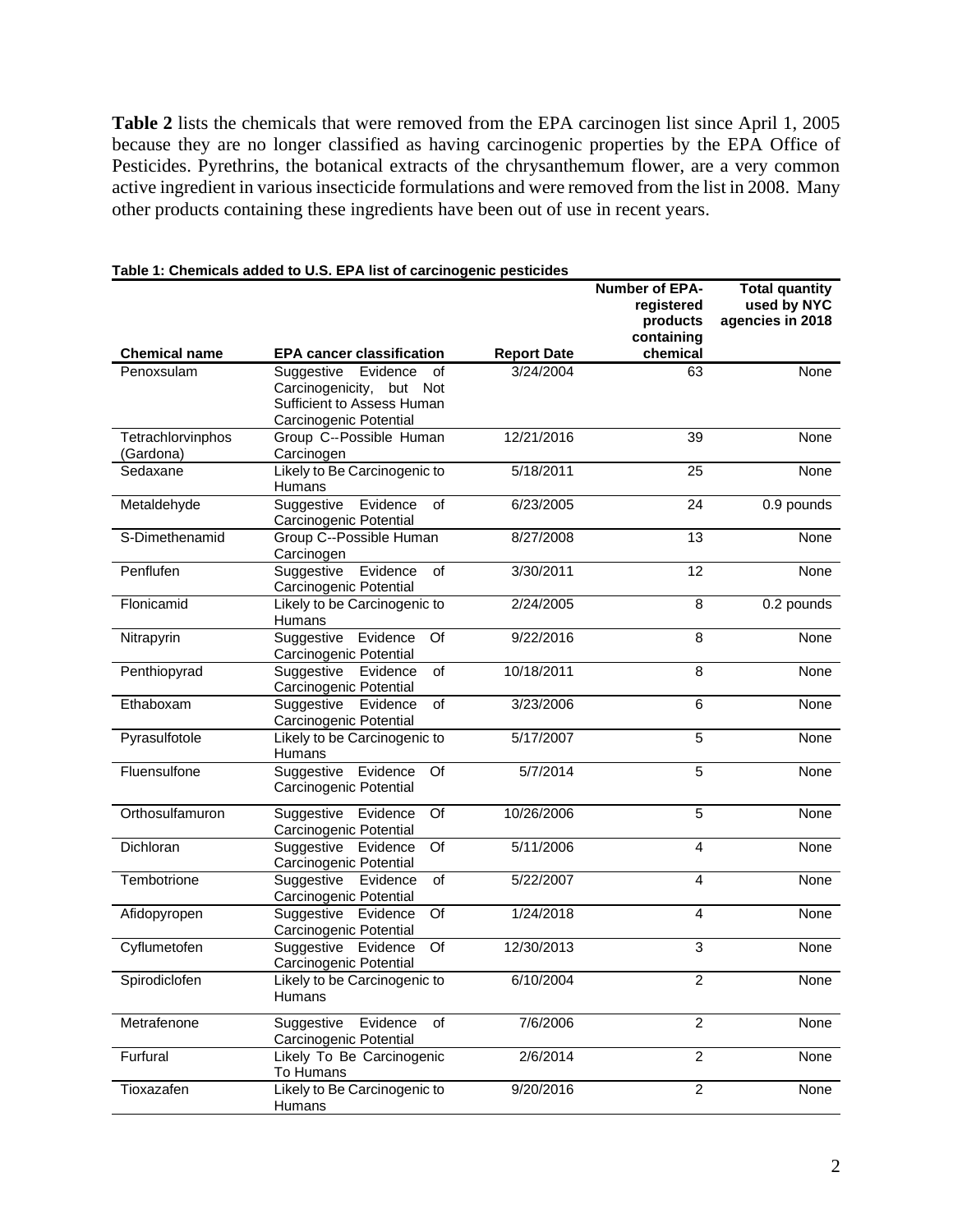|                                   |                                                                                                                        |                    | <b>Number of EPA-</b><br>registered<br>products<br>containing | <b>Total quantity</b><br>used by NYC<br>agencies in 2018 |
|-----------------------------------|------------------------------------------------------------------------------------------------------------------------|--------------------|---------------------------------------------------------------|----------------------------------------------------------|
| <b>Chemical name</b>              | <b>EPA cancer classification</b>                                                                                       | <b>Report Date</b> | chemical                                                      |                                                          |
| Tolpyralate                       | Suggestive<br>Evidence<br>οf<br>Carcinogenic Potential.                                                                | 1/18/2017          | 2                                                             | <b>None</b>                                              |
| Sodium<br>bichromate<br>dihydrate | Likely To Be Carcinogenic<br>To Humans                                                                                 | 7/1/2009           | 1                                                             | None                                                     |
| Resmethrin                        | Likely to be Carcinogenic<br>to Humans                                                                                 | 5/25/2005          | $\mathbf 0$                                                   | None                                                     |
| Thiacloprid                       | Likely to be Carcinogenic to<br>Humans                                                                                 | 10/31/2012         | $\Omega$                                                      | <b>None</b>                                              |
| Pirimicarb                        | of<br>Suggestive<br>Evidence<br>Carcinogenicity,<br>but<br>not<br>sufficient to assess human<br>carcinogenic potential | 7/13/2005          | 0                                                             | None                                                     |
| Dithianon                         | Suggestive<br>of<br>Evidence<br>Carcinogenic Potential                                                                 | 2/23/2006          | $\mathsf 0$                                                   | None                                                     |
| Benthiavalicarb-<br>isopropyl     | Likely to be Carcinogenic to<br>Humans                                                                                 | 10/18/2005         | 0                                                             | None                                                     |
| Cumyluron                         | Evidence<br>Suggestive<br>of<br>Carcinogenic Potential                                                                 | 6/11/2008          | 0                                                             | None                                                     |
| Mepanipyrim                       | Likely to be Carcinogenic to<br>Humans                                                                                 | 4/20/2004          | 0                                                             | None                                                     |
| Fenpropidin                       | Suggestive<br>Evidence<br>of<br>Carcinogenic Potential                                                                 | 6/9/2009           | 0                                                             | <b>None</b>                                              |
| Sodium dichromate                 | Likely to be Carcinogenic to<br>Humans                                                                                 | 7/1/2009           | $\mathsf 0$                                                   | None                                                     |
| Hexavalent<br>Chromium (CrVI)     | Likely to be Carcinogenic to<br>Humans                                                                                 | 7/1/2009           | $\mathsf 0$                                                   | None                                                     |
| Cyflufenamid                      | Likely to be Carcinogenic to<br>Humans                                                                                 | 6/22/2010          | 0                                                             | <b>None</b>                                              |
| Ethiprole                         | of<br>Evidence<br>Suggestive<br>Carcinogenic Potential                                                                 | 10/28/2010         | $\mathsf 0$                                                   | None                                                     |
| Isopyrazam                        | Likely To Be Carcinogenic<br>To Humans                                                                                 | 2/2/2011           | $\mathsf 0$                                                   | None                                                     |
| Pyrazachlor                       | Likely To Be Carcinogenic<br>To Humans                                                                                 | 9/20/2011          | $\mathsf 0$                                                   | None                                                     |
| Fenpicoxamid<br>$(XDE -$<br>777)  | Suggestive<br>Evidence<br>Of<br>Carcinogenic Potential                                                                 | 8/24/2017          | 0                                                             | None                                                     |

(Sources: *Chemicals Evaluated for Carcinogenic Potential*, Office of Pesticide Programs, U.S. EPA, 2018; EPA Pesticide Product Information System; NYC LL37 Agency Reporting Data)

### **Table 2: Chemicals removed from the U.S. EPA list of carcinogenic pesticides**

| <b>Chemical name</b> | <b>EPA cancer classification</b>                                                                                            | <b>Report Date</b> | <b>Number of EPA-</b><br>registered products<br>that contain this<br>chemical |
|----------------------|-----------------------------------------------------------------------------------------------------------------------------|--------------------|-------------------------------------------------------------------------------|
| Pyrethrins           | Not Likely To Be Carcinogenic To Humans at<br>doses that do not cause mitogenic repsonse in<br>the liver cell proliferation | 2/14/2008          | 548                                                                           |
| Thiamethoxam         | Not Likely To Be Carcinogenic To Humans at<br>doses that do not cause a mitogenic response<br>in the liver                  | 6/13/2005          | 84                                                                            |
| Ethofenprox          | Not Likely To Be Carcinogenic To Humans                                                                                     | 2/8/2006           | 63                                                                            |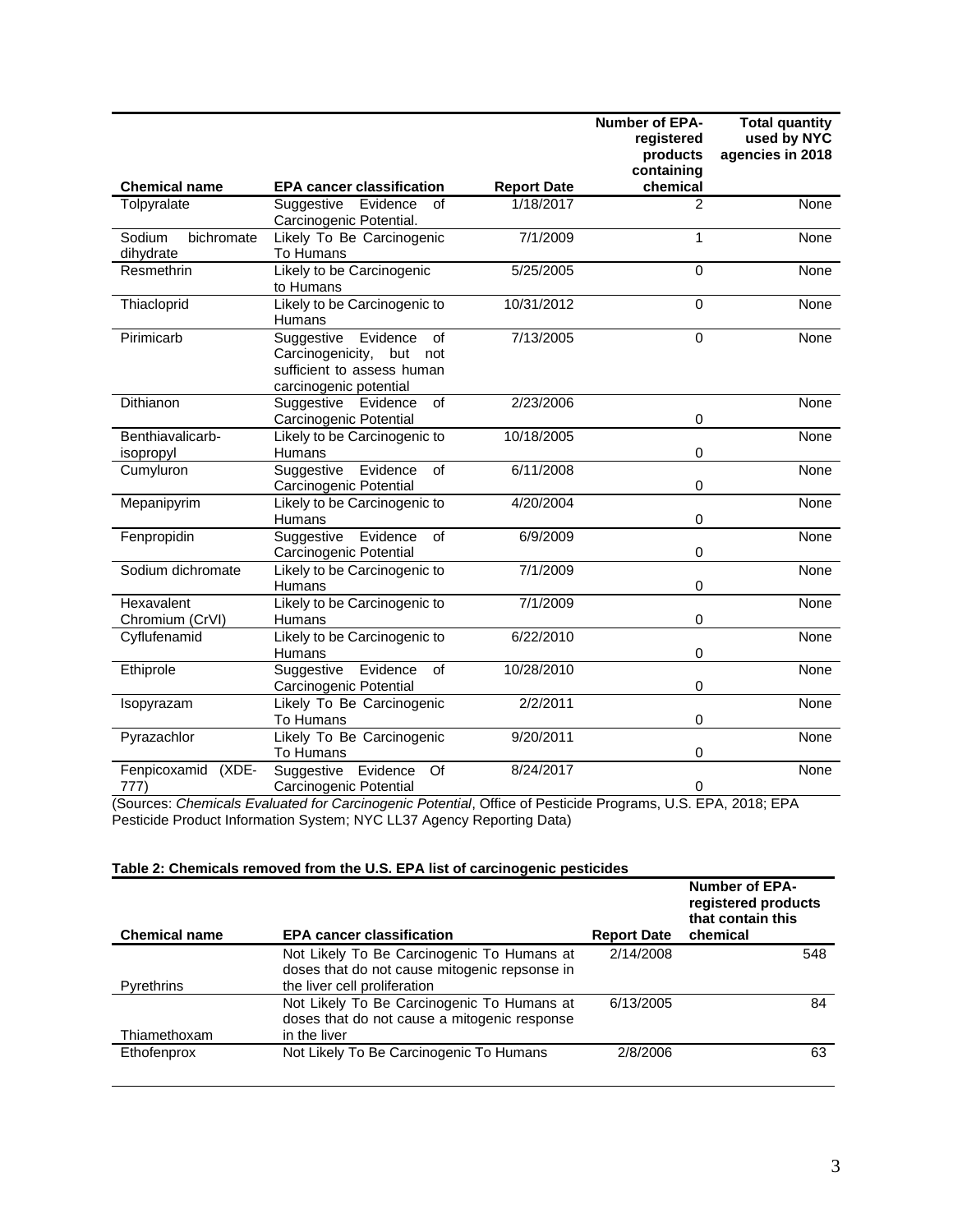| <b>Chemical name</b>               | <b>EPA cancer classification</b>                                                                                                           | <b>Report Date</b> | <b>Number of EPA-</b><br>registered products<br>that contain this<br>chemical |
|------------------------------------|--------------------------------------------------------------------------------------------------------------------------------------------|--------------------|-------------------------------------------------------------------------------|
| Ortho-phenylphenol                 | Descriptors: Not<br>Be<br>Multiple<br>Likely<br>To<br>Carcinogenic To Humans At Doses That Do<br>Not Alter Rat Thyroid Hormone Homeostasis | 10/12/2005         | 53                                                                            |
| Fomesafen                          | Not Likely To Be Carcinogenic To Humans                                                                                                    | 11/3/2005          | 52                                                                            |
| Simazine                           | Not Likely to be Carcinogenic to Humans                                                                                                    | 4/14/2005          | 24                                                                            |
| Para-dichlorobenzene               | Not Likely To Be Carcinogenic To Humans                                                                                                    | 6/5/2007           | 19                                                                            |
| Ortho-phenylphenol,<br>sodium salt | Not Likely To Be Carcinogenic To Humans                                                                                                    | 10/12/2005         | 14                                                                            |
|                                    | Not likely to be carcinogenic to humans at<br>doses that do not cause an irritation response                                               | 10/13/2010         |                                                                               |
| Folpet                             | in the mucosal epithelium                                                                                                                  |                    | 10                                                                            |
| Cyproconazole                      | Not Likely To Be Carcinogenic To Humans                                                                                                    | 12/4/2007          |                                                                               |
| Sulfosulfuron                      | Not Likely to be Carcinogenic to Humans                                                                                                    | 12/16/2008         | 5                                                                             |
| Acrolein                           | Not Likely To Be Carcinogenic To Humans                                                                                                    | 3/25/2008          | 4                                                                             |
| Propazine                          | Not Likely To Be Carcinogenic To Humans                                                                                                    | 12/8/2005          | 2                                                                             |
| Methyl isothiocyanate              | There are insufficient data to characterize the<br>cancer risk of MITC                                                                     | 4/30/2009          |                                                                               |

(Sources: *Chemicals Evaluated for Carcinogenic Potential*, Office of Pesticide Programs, U.S. EPA, 2018; EPA Pesticide Product Information System; NYC LL37 Agency Reporting Data)

## **CHANGES TO THE CALIFORNIA DEVELOPMENTAL TOXICANT LIST**

Eight pesticides have been added to the developmental toxicants list from the California Office of Environmental Health Hazard Assessment since April 1, 2005. Two of those chemicals were already classified by EPA as carcinogens and thus are already prohibited under LL37. Those chemicals are Carbaryl and Molinate. No pesticides were added to the list in 2018 and 2019. In 2017 the organophosphate insecticide Chlorpyrifos was added due to developmental toxicity. City agencies used 73.0 gallons in 2018 exclusively on golf courses, which are exempt from prohibitions. Only five other chemicals have been added as developmental toxicants since 2005: Nitrobenzene and Avermectin in 2010 and the three triazine herbicides, mainly used in agriculture, in 2016. Nitrobenzene is not contained in any currently registered products, and Avermectin is a component of numerous containerized insecticide baits but is exempt from prohibition under LL37 in containerized form. This chemical was used by agencies prior to being placed on this list and its continued use in containerized baits is allowed under the exemption provisions of Local Law 37. Table 3 below summarizes the number of registered products and quantities of pesticide products containing each chemical used by city agencies in 2018.

#### **Table 3: Chemicals added to California Office of Environmental Health Hazard Assessment Developmental or Reproductive Toxicants List**

| <b>Chemical name</b> | <b>California Proposition 65</b><br>toxicity classification | Date<br>Listed | <b>Number of EPA-</b><br>registered products<br>that contain this<br>chemical |     | Total<br>quantity<br>used by NYC<br>agencies in<br>2018 |
|----------------------|-------------------------------------------------------------|----------------|-------------------------------------------------------------------------------|-----|---------------------------------------------------------|
| Atrazine             | Female reproductive toxicant                                | 7/15/2016      |                                                                               | 168 | None                                                    |